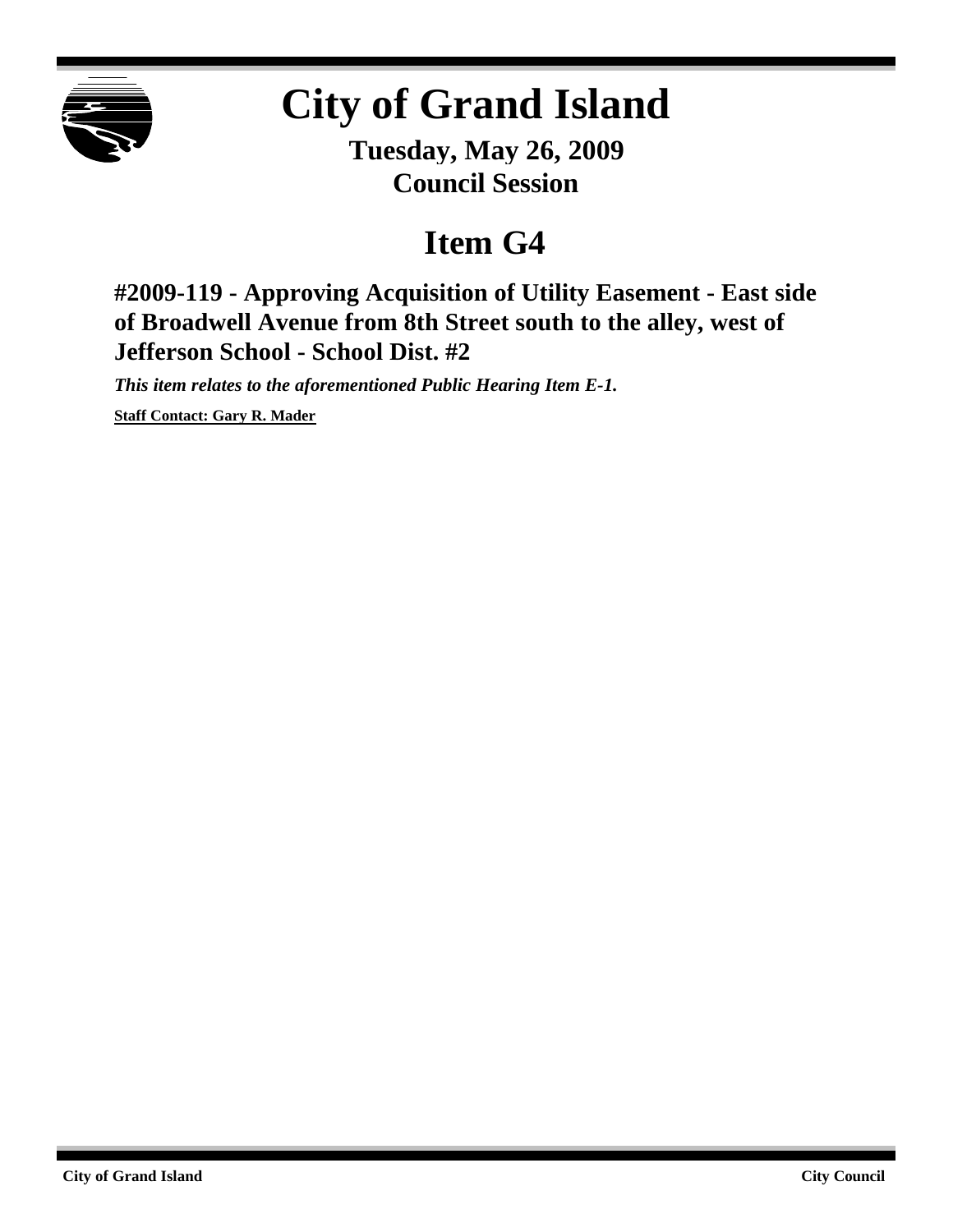## R E S O L U T I O N 2009-119

WHEREAS, a public utility easement is required by the City of Grand Island, from Hall County School District No. 2, to survey, construct, inspect, maintain, repair, replace, relocate, extend, remove, and operate thereon, public utilities and appurtenances, including lines and transformers; and;

WHEREAS, a public hearing was held on May 26, 2009, for the purpose of discussing the proposed acquisition of an easement located in Hall County, Nebraska; and more particularly described as follows:

Beginning at the intersection of the easterly line of Broadwell Avenue and southerly line of Eighth Street; thence southerly along the easterly right-of-way line of said Broadwell Avenue, a distance of one hundred fifty and twenty five hundredths (150.25) feet to a point on the southerly line of fractional Lot Three (3), Block Eleven (11), Wallichs Addition to the City of Grand Island, Hall County, Nebraska; thence northeasterly along the southerly line of said Lot Three (3), Block Eleven (11), a distance of five and sixty eight hundredths (5.68) feet; thence northerly, parallel with and five (5.0) feet easterly from the easterly right-of-way line of said Broadwell Avenue, a distance of one hundred fifty and twenty five hundredths (150.25) feet to a point on the southerly right-of-way line of said Eighth Street; thence southwesterly along the southerly right-of-way line of said Eighth Street, a distance of five and sixty eight hundredths (5.68) feet to the intersection of the easterly line of Broadwell Avenue and southerly line of Eighth Street being the Point of Beginning.

The above-described easement and right-of-way containing a total of 0.017 acres, more or less, as shown on the plat dated 5/5/2009, marked Exhibit "A", attached hereto and incorporated herein by reference,

NOW, THEREFORE, BE IT RESOLVED BY THE MAYOR AND COUNCIL OF THE CITY OF GRAND ISLAND, NEBRASKA, that the City of Grand Island be, and hereby is, authorized to acquire a public utility easement from Hall County School District No. 2, on the above-described tract of land.

- - -

Adopted by the City Council of the City of Grand Island, Nebraska, May 26, 2009.

Margaret Hornady, Mayor

\_\_\_\_\_\_\_\_\_\_\_\_\_\_\_\_\_\_\_\_\_\_\_\_\_\_\_\_\_\_\_\_\_\_\_\_\_\_\_

Attest:

RaNae Edwards, City Clerk

\_\_\_\_\_\_\_\_\_\_\_\_\_\_\_\_\_\_\_\_\_\_\_\_\_\_\_\_\_\_\_\_\_\_\_\_\_\_\_

| Approved as to Form          | ¤ |  |
|------------------------------|---|--|
| May 21, 2009 ¤ City Attorney |   |  |